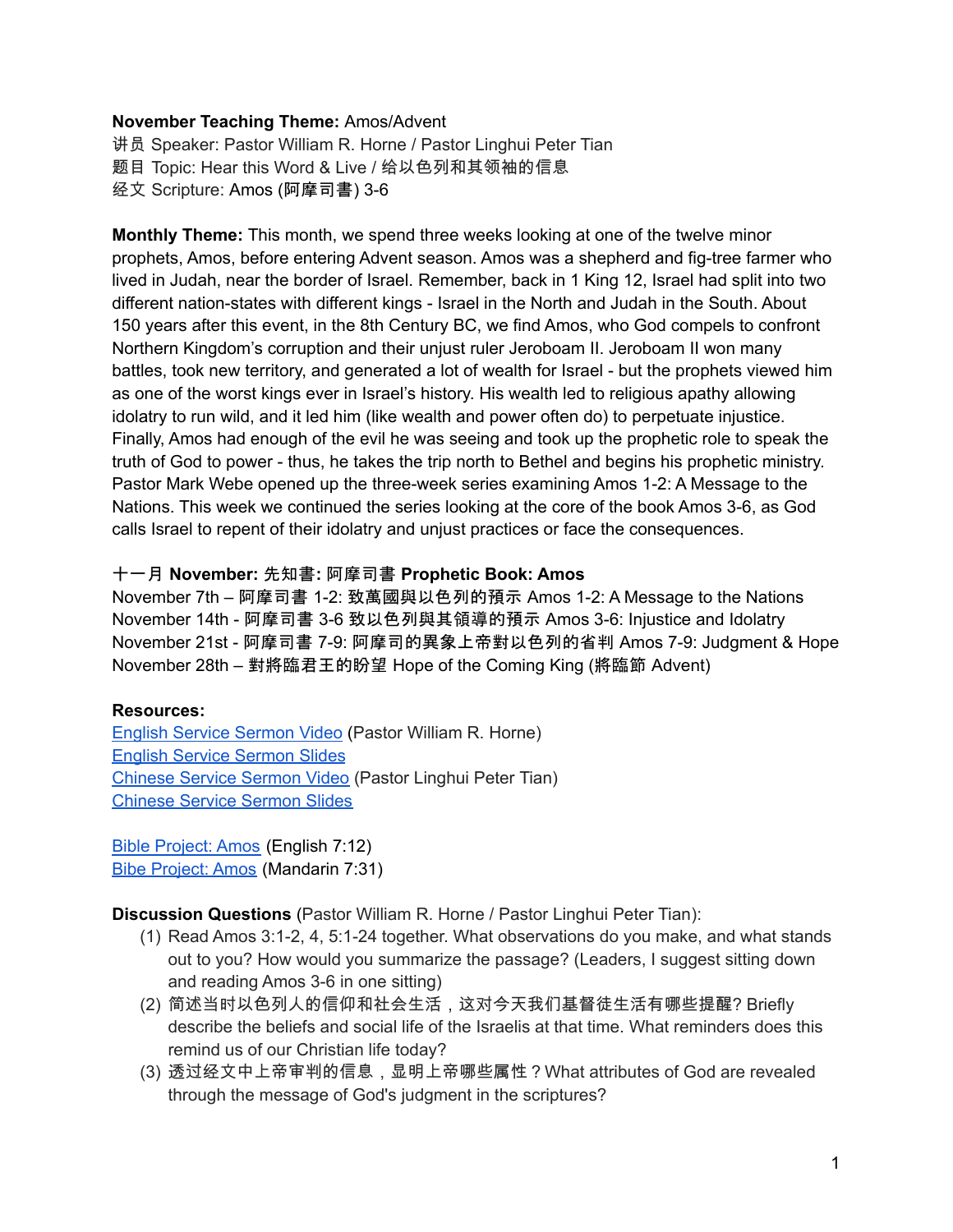- (4) Read Amos 4:4-5, 5:21-24. Amos mocks Israel's worship because their actions did not match their worship. Idolatry led to their oppression of the poor. What idols are we tempted to worship today that lead to injustice and a lack of love for our neighbor? What does true worship look like, according to this passage?
- (5) Re-read Amos 5:10-15. What was Israel guilty of? How should this shape a Christian to injustice in our world?
- (6) 对于当时的以色列人,上帝审判的真实目的是什么?现实生活中,你有没有被上帝管教的 经历?如果有,你从中学到了什么?For the Israelis at that time, what was the true purpose of God's judgment? In real life, have you ever been disciplined by God? If so, what have you learned from it?

## **Important Notes** (Pastor William R. Horne)**:**

Notes on Q1: Isreal had a great calling to be a "blessing and light to the nations," which came with great responsibility, thus significant consequences for failure. Three times in Amos 3-5, we hear this call to "Hear this word" (3:1, 4:1. 5:1) which is not merely a mandate to listen, but it carries a strong expectation of response. This is God's word to us, we can not simply hear, but we must respond.

We first see here Israel's identity as "the whole family [Yahweh] brought up out of Egypt."This is a crucial and often repeated identity marker for the people of God throughout the Hebrew Scriptures. Israel was a people trapped in slavery and under oppression in Egypt. They were the poor and oppressed who experienced injustice - this is their origin Story. Second, we recall Israel's identity in this line, "You only have I chosen of all the families of the earth," echoing the call of Abram in Genesis 12. If you recall the story from Genesis 12, The LORD called Abram to leave his land and people to go to a distant unknown land. God chose Abram's family to use for a special purpose. [Read Genesis 12:2-3]. Abram would eventually become Abraham, the father to the 12 Tribes of Israel. "ALL the people of the earth" were to be blessed through Israel! As you see, the identity of "chosen" comes not only with "blessing" but a great responsibility to live into the calling. Thus, Israel must face judgment because of their not living into their identity.

Notes on Q3: The book of Amos reveals God's hate for evil and deep love for his creation and those who have been abused by the evil actions of others. In our current cultural moment, God's judgment is almost always seen negatively (understandable so). But, the people of God have historically looked at God's coming judgment as a positive event, as God will rid evil and injustice from the world. When you have experienced or witnessed true evil in the world, you will long for God to make it right. God's judgment is love for his creation and creatures. It is an announcement that evil does not have the last word. However, God's judgment shifts to a negative event for us if we are the unrepentant perpetrators of sin, evil, and injustice. Israel could no longer look forward to God's coming judgment because they were now those partnering with evil and hurting their fellow image-bearers.

Notes on Q4: If you again recall, 1 Kings 12, Jeroboam I built two temples in the Northern Kingdom to try and rival Solomon's temple in Judah. One was in Bethel and the other in Dan, and he placed a golden calf in each of these temples. From this point on, Israel continued